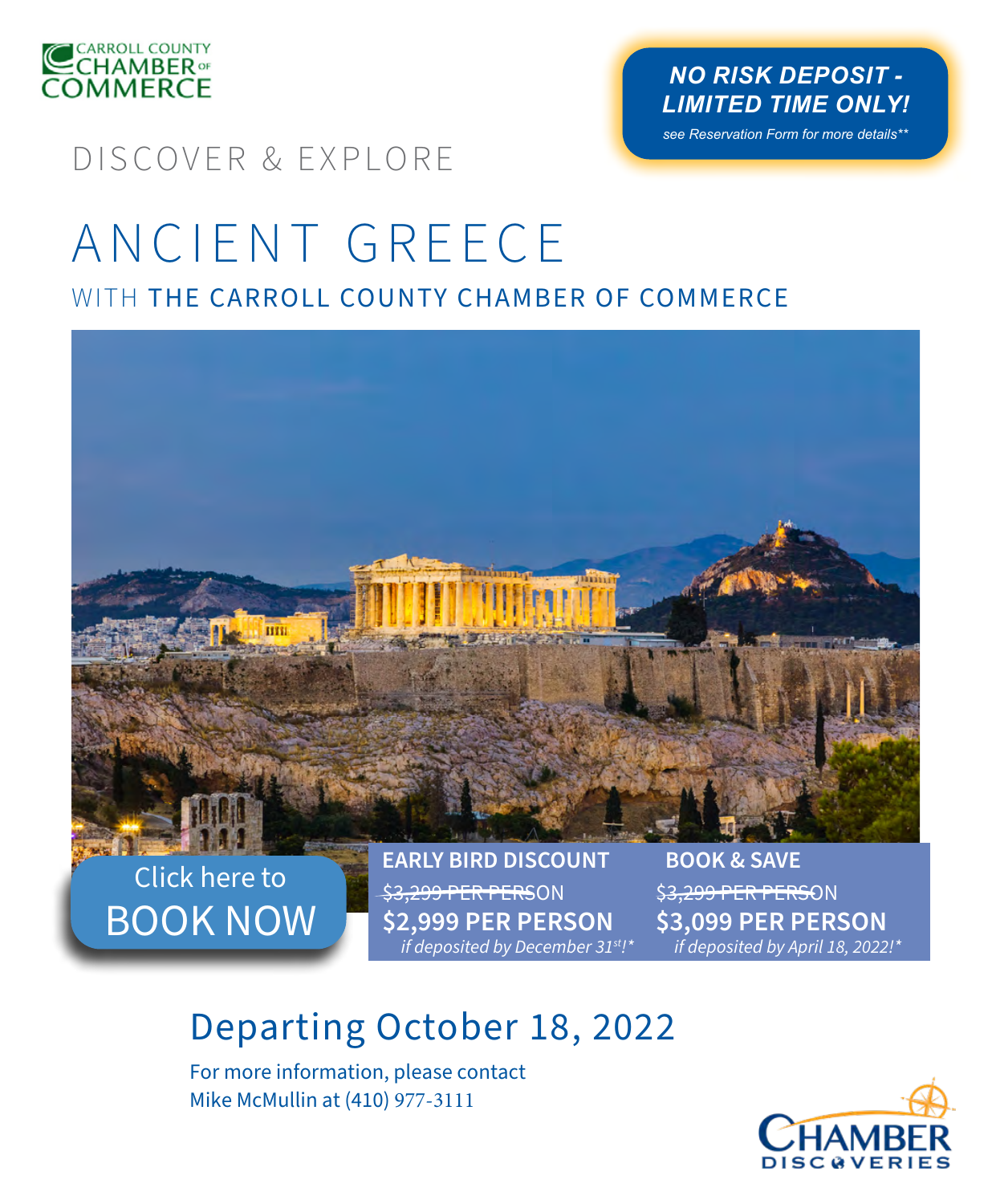## HIGHLIGHTS

- Round trip scheduled airfare
- Round trip transfers between airports and hotel
- 7 nights at the King Saron Hotel (all-inclusive resort) in Isthmia... Single Hotel Holiday!
- All meals included while at the hotel
- City tour of Athens
- Tour of the Parthenon & Acropolis
- Corinth Canal Crossing
- Full day in Mycenae, Epidaurus & **Nafplion**



### **Day 1: Board Your Overnight Flight Day 2: Arrival in Athens, Greece**

Arrive Athens, Greece, a city named after Athena, the Goddess of Wisdom. Meet your tour manager for the transfer to you Saronic Gulf hotel ideally located to enjoy your trip. Enjoy the scenic views as we make the short 1 hour trip through rolling hills to hotel overlooking the crystal blue Aegean Sea. The remainder of the day is at leisure. Relax and take it easy before your welcome dinner tonight. Time to rest or to start exploring the area. **(D)**

### **Day 3: Athens City Tour**

Athens City tour: Today you will see the monuments that have made Athens famous, such as the Temple of Zeus, the Royal Palace, the Tomb of the Unknown Soldier and the Olympic Stadium. You will have a guided tour of the Acropolis and visit the world famous Parthenon, a magnificent temple built by the Athenians around 3000 B.C.

Enjoy lunch at the Plaka Taverna before an afternoon at your leisure in Athens with suggestions from your tour manager on sites and shopping. Later this afternoon, return to our oasis hotel for your included dinner. **(B, L, D)**

### **Day 4: Delphi (optional)**

Enjoy a day at leisure and relax at the hotel, or take an optional tour to Delphi, Greece's most breathtaking ancient site. Famous in antiquity as the home of the oracle of Apollo, it is here where the Oracle representing the revered god Apollo presided over the ancient world. Perched on a mountain slope overlooking olive trees and the sea, Delphi continues to radiate as you marvel at the impressiveness of the site even in ruins. Visit the Delphi Museum, which houses valuable pieces of art including the bronze Charioteer, one of antiquity's greatest statues. **(B, L, D)**

### **Day 5: Ancient Sites & Mountainside Villages**

This morning travel back in time as we explore the Peloponnese Peninsula, where Gods and Goddesses, ancient kings and pioneer Christians roamed. This full day tour will take you to many ancient and modern wonders including the theater of Epidaurus. Built in 6th century B.C. and world renowned for its remarkable acoustics, you can easily hear a coin drop from anywhere in the theater. Continue on to Mycenae where you will see the tomb of Agamemnon, the King of Mycenae and the Lion's Gate. This famed place was where the Trojan War was decided.

Helen of Sparta fled with Paris of Troy creating the epic battle best known as the Trojan War. Leaving Mycenae, we continue to Nafplion, the Greek capital from1823 to 1834. Enjoy the medieval Old Town, the narrow cobblestone alleys, the neoclassical well preserved mansions with the Bougainvillea trees and the Turkish fountains. Enjoy a waterfront café and shopping before returning to the hotel. **(B, L, D)**

### **Day 6: Olympia Tour (optional)**

Enjoy a day taking advantage of your hotels included features or visit Olympia. Walk in the footsteps of the world's first Olympic heroes at this Unesco World Heritage site. Travel to the archaeological site, where you can admire remnants of the historic birthplace of the Olympic Games and even sprint down the original racing track. Learn about the site's history from an archaeologist guide, and view displays and ancient artifacts at the on-site museum. Every four years the city-states of Ancient Greece used to call a truce and head to Olympia for an athletics competition in worship of Zeus. Visit the ancient Sanctuary of Zeus - a vast expanse of well-preserved altars, temples, theaters, and marble statues. Highlights of the site include the Temples of Hera and Zeus, the Council House and the Treasuries, while the Archaeological Museum houses exquisite sculptures such as the statues of Praxiteles and Hermes. Enjoy free time for lunch and souvenir shopping before the return trip.

**(B, L, D)** 

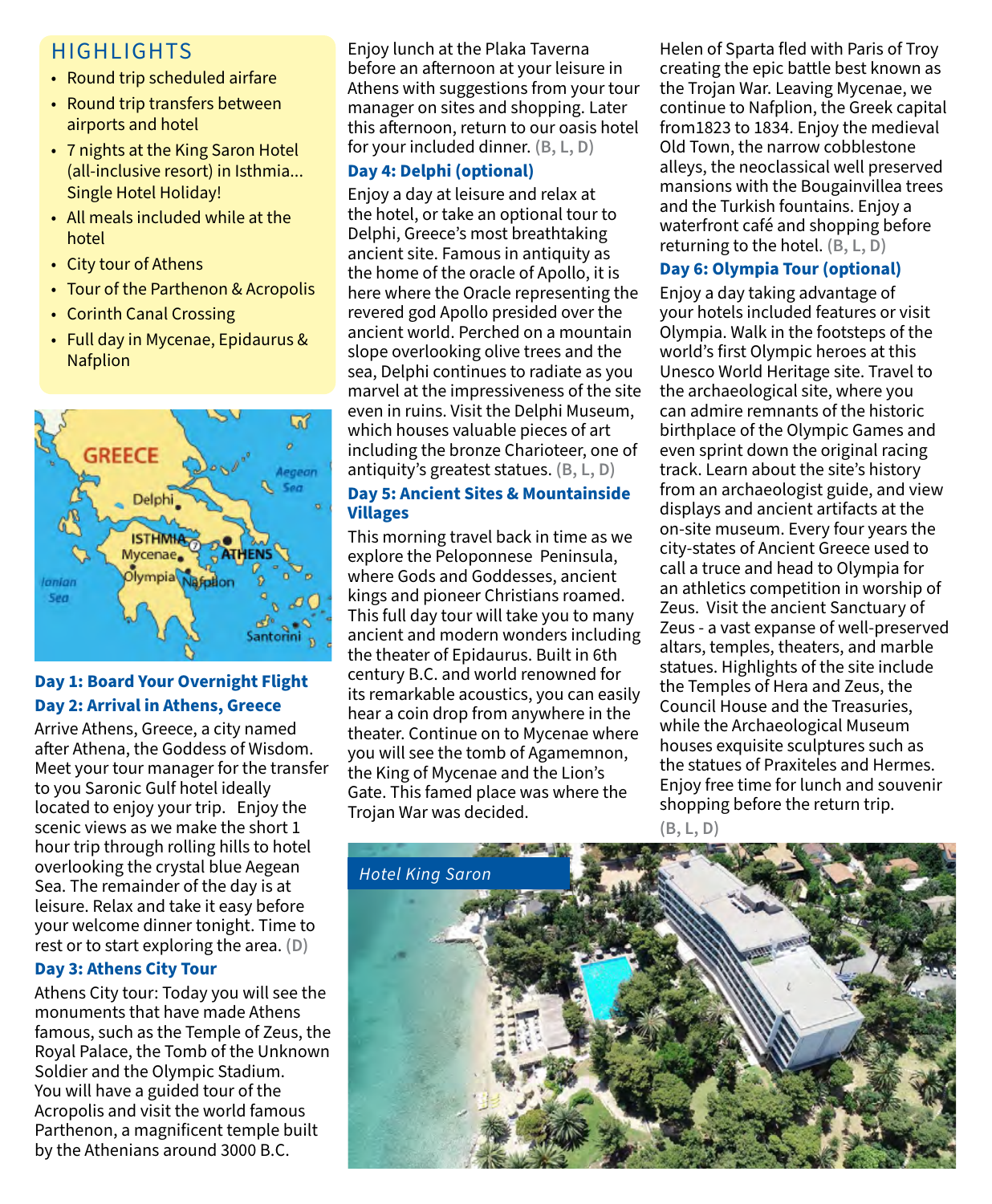

### **Day 7: Crossing Corinth Canal**

Today take a short drive on the scenic coastal road to the Isthmus of Corinth. We marvel the Corinth Canal, one of the 19th Century world's engineering masterpieces with history that starts as early as 602 B.C.. The canal connects the Gulf of Corinth with the Saronic Gulf in the Aegean Sea. It cuts through the narrow Isthmus of Corinth and separates the Peloponnese from the Greek mainland The canal was dug through the Isthmus at sea level and has no locks. Board the ship and enjoy the crossing through the Canal. **(B, L, D)**

### **Day 8: Day Cruise to Saronic Gulf (optional)**

Enjoy a day at leisure relaxing at your hotel, or join an optional tour to the Saronic Islands aboard a spacious Greek sailing ship. It departs right from our hotel! Find your favorite spot on deck to soak up the Mediterranean sun while island-hopping to Agistri, Moni, and Aegina. From ancient temples and wild peacocks to pristine beaches and an optional bike ride, there's something for everyone at each stop.

Swim and snorkel right off the boat, and indulge in a delicious Greek lunch onboard during this luxury island adventure. **(B, L, D)**

### **Day 9: Athens / Home**

Transfer to the airport for your flight back to the USA. **(B)**



#### **OPTIONAL 3-NIGHT POST-TOUR EXTENSION TO SANTORINI \$899 per person (double-occupancy) INCLUDES:**

• Breakfast each morning • 3-Nights Hotel Accommodations • Santorini City Tour with wine tasting • Free Time in Santorini to explore at leisure! • Ferry ride from Athens to Santorini

## DAY BY DAY

### *DAY 1*

• Transatlantic flight

### *DAY 2: ARRIVE IN ATHENS*

• Arrive in Athens and transfer to your hotel for 7 nights

### *DAY 3: ATHENS CITY TOUR*

- Breakfast at your hotel
- City tour of Athens including the Temple of Zeus, Hadrian's Gate and new Parliament Buildings, Constitution Square, tomb of the Unknown Soldierand the Panathenaic Stadium
- Guided tour of the Parthenon
- Greek festive dinner show

### *DAY 4: DAY AT LEISURE*

- Breakfast at your hotel
- Full day optional tour of Delphi

### *DAY 5: ANCIENT SITES & MOUNTAINSIDE VILLAGES*

- Breakfast at your hotel
- Full day excursion to the heart of the Peloponnese Peninsula
- Visit to Mycenae, Epidaurus & Nafplion

### *DAY 6: DAY AT LEISURE*

- Breakfast at your hotel
- Optional full day tour to Olympia

### *D AY 7 : CROSSING CORINTH CANAL*

- Breakfast at your hotel
- Enjoy the scenery along the drive to the Corinth Canal
- Cross the Corinth Canal by boat

### *DAY 8: DAY AT LEISURE*

- Breakfast at your hotel
- Optional day cruise to Saronic Gulf

### *DAY 9: DEPARTURE DAY*

- Breakfast at your hotel
- Transfer to the airport to fly home or join the Optional Santorini Post-Tour